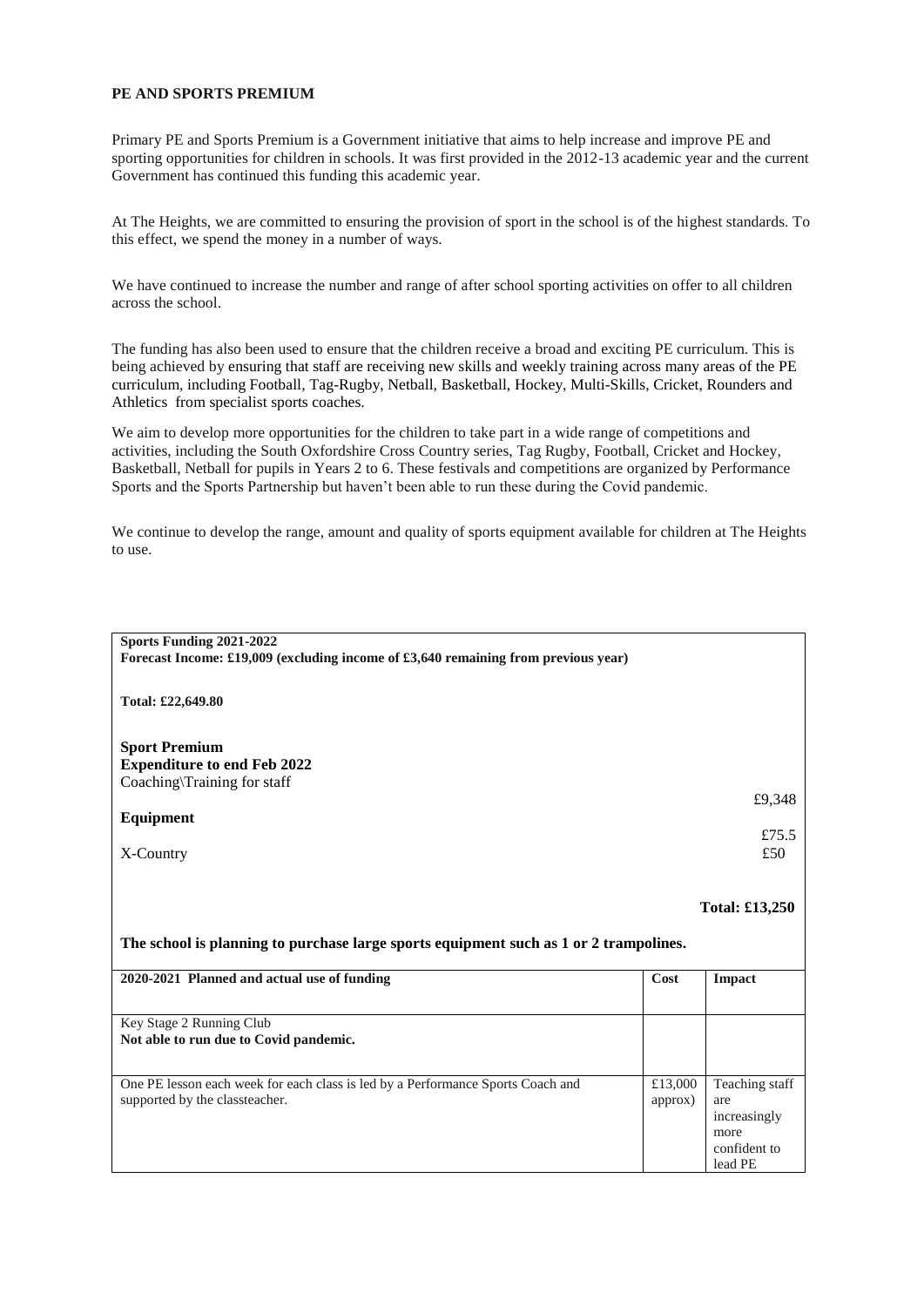|                                                                                                                                                                                                                                                                                                                                                                                                                                | lessons<br>independently. |
|--------------------------------------------------------------------------------------------------------------------------------------------------------------------------------------------------------------------------------------------------------------------------------------------------------------------------------------------------------------------------------------------------------------------------------|---------------------------|
| Football, Tag Rugby and Netball Festivals (COVID permitting)<br>Not able to be held due to Covid pandemic.                                                                                                                                                                                                                                                                                                                     |                           |
| Opportunities for children in years 1-6 to participate in the South Oxon Cross Country<br>competitions.<br>Not able to be held due to Covid pandemic.                                                                                                                                                                                                                                                                          |                           |
| The school will ensure the opportunity for and quality of sporting provision for all pupils is<br>sustainable by:<br>- Continuing to skill-up staff so that they confidently and competently teach PE and clubs.<br>- Continuing to offer a wide range of extra-curricular clubs, activities and events to all<br>pupils.<br>- Developing more opportunities for intra and inter-school sports activities and<br>competitions. |                           |

| Project                                              | 2019-2020                                                                                                                  | Cost                                                         | <b>Impact</b>                                                                                                                      |
|------------------------------------------------------|----------------------------------------------------------------------------------------------------------------------------|--------------------------------------------------------------|------------------------------------------------------------------------------------------------------------------------------------|
|                                                      |                                                                                                                            |                                                              |                                                                                                                                    |
| Lunchtime Clubs                                      | Key Stage 2 Running Club                                                                                                   | No cost as run by<br>Headteacher and other staff<br>members. | Over 20 Year 3, 4 and 5<br>pupils regularly participated<br>on a Tuesday and/or Friday<br>lunchtime.                               |
| Upskilling of teaching staff.                        | One PE lesson each week<br>for each class is led by a<br>Performance Sports Coach<br>and supported by the<br>classteacher. | £12,844                                                      | Teaching staff increasingly<br>more confident to lead PE<br>lessons independently.                                                 |
| Performance Sports Inter-<br><b>School Festivals</b> | Football, Tag Rugby and<br>Netball.                                                                                        | £420 to end Feb 2020                                         | 175 pupils across Years 3-6<br>participated in Tag Rugby,<br><b>Football and Netball</b><br>Festivals with other local<br>schools. |
| <b>Inter-School Cross Country</b><br>Competitions    |                                                                                                                            | £60 affiliation fee included<br>in cost to-date.             | 20+ pupils (Years 1-6) took<br>part in the Oxon Inter-<br><b>School Cross Country</b><br>Competitions.                             |
| Sports Equipment & Kit                               |                                                                                                                            | £1409                                                        |                                                                                                                                    |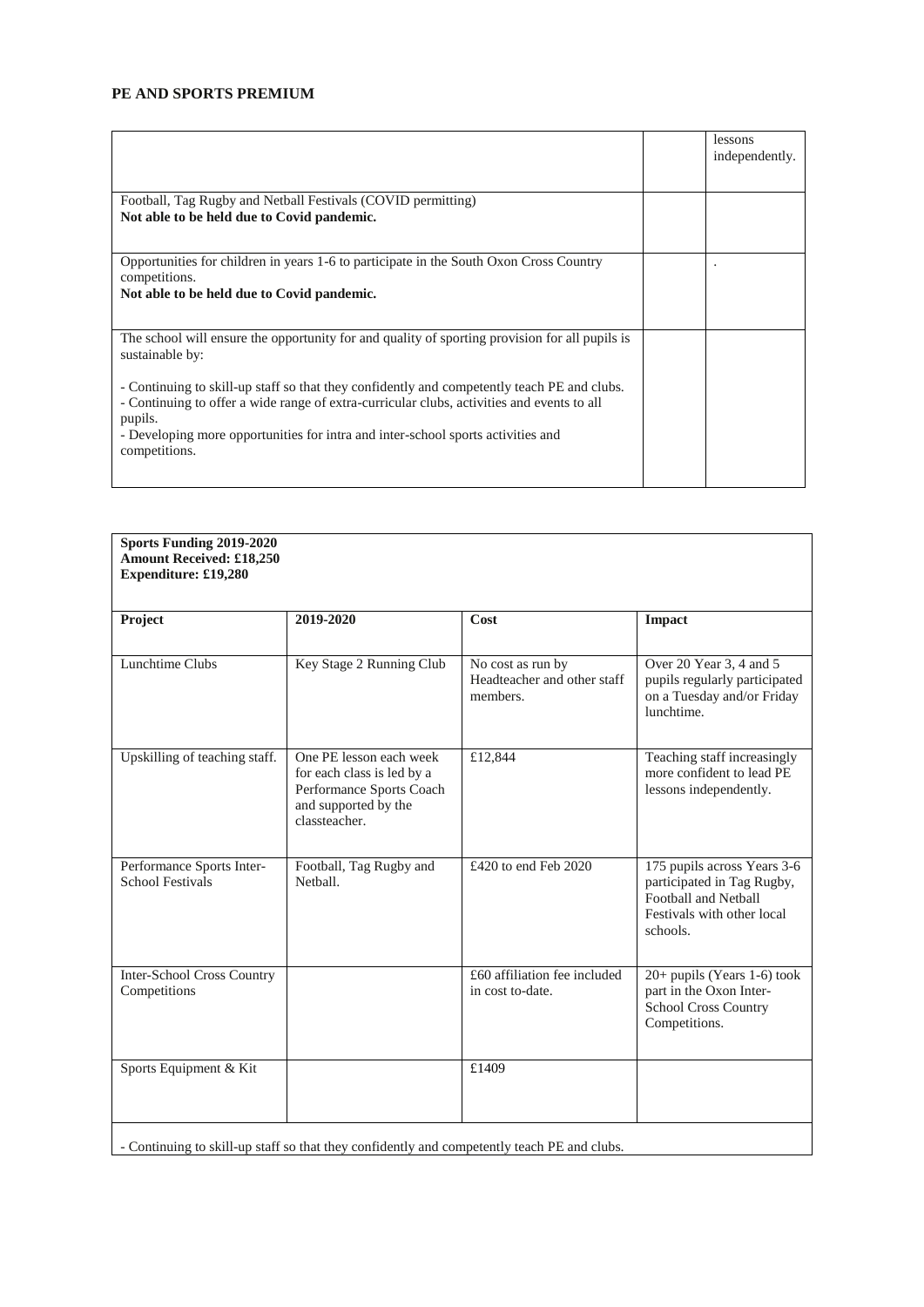- Continuing to offer a wide range of extra-curricular clubs, activities and events to all pupils.

- Developing more opportunities for intra and inter-school sports activities and competitions.

| <b>Sports Funding 2018-19</b><br>Amount Received: £17,720.00<br><b>Expenditure to-date: £17,720.90</b> |                                                                                                                                                                                            |                                                                                           |                                                                                                                                                                                                                                              |
|--------------------------------------------------------------------------------------------------------|--------------------------------------------------------------------------------------------------------------------------------------------------------------------------------------------|-------------------------------------------------------------------------------------------|----------------------------------------------------------------------------------------------------------------------------------------------------------------------------------------------------------------------------------------------|
| Project                                                                                                | 2018-19                                                                                                                                                                                    | Cost (To Date)                                                                            | Impact                                                                                                                                                                                                                                       |
| Subsidised Lunch and After<br>School Sports Clubs<br>(Pupils in Years 1-5)                             | Football<br>Tag Rugby<br>Hockey<br>Netball<br>Multi-Skills<br>Cricket<br><b>Basketball</b><br>Rounders                                                                                     | (No cost for Netball and<br>Athletics as run by<br>Headteacher).<br>£14,936               | Around 150 pupils have<br>participated in at least one<br>extra-curricular sports club<br>in the Autumn and Spring<br>terms.<br>Every day, over 40 pupils<br>(Years 1-5) participate in<br>the lunchtime clubs run by<br>Performance Sports. |
| Lunchtime Clubs                                                                                        | Key Stage 2 Running Club                                                                                                                                                                   | No cost as run by<br>Headteacher.                                                         | Over 30 Year 3, 4 and 5<br>pupils regularly participate<br>on a Tuesday and/or Friday<br>lunchtime.                                                                                                                                          |
| Affiliation to Reading<br>School's Sports Partnership                                                  |                                                                                                                                                                                            | Membership fee included in<br>expenditure to-date.<br>(£950 across the academic<br>year). | Pupils in Years 2-5 have<br>participated in Football,<br>Netball, Cricket, Tag and<br>Basketball along with Inter-<br>and Intra-Schools Festivals.                                                                                           |
| Performance Sports Inter-<br><b>School Festivals</b>                                                   |                                                                                                                                                                                            | £1,020 to-date.                                                                           | 125 pupils across Years 3-5<br>have participated in Tag<br>Rugby and Football<br>Festivals with other local<br>schools.                                                                                                                      |
| Inter-School Cross Country<br>Competitions                                                             |                                                                                                                                                                                            | £60 affiliation fee included<br>in cost to-date.                                          | 18+ pupils (Years 1-5) took<br>part in the Oxon Inter-<br><b>School Cross Country</b><br>Competitions.                                                                                                                                       |
| Sports Equipment & Kit                                                                                 | <b>Basketball Posts/Hoops</b><br><b>Tag Rugby Belts</b><br>High Pitch Whistles<br><b>High Viz Vests</b><br><b>Netball Bibs</b><br><b>Bum Bags</b><br>Cool Bags for Medicines<br>Sports Day | £80.98<br>£88.00<br>£8.87<br>£253.20<br>£53.90<br>£12.40<br>£158.85<br>£55.19             |                                                                                                                                                                                                                                              |